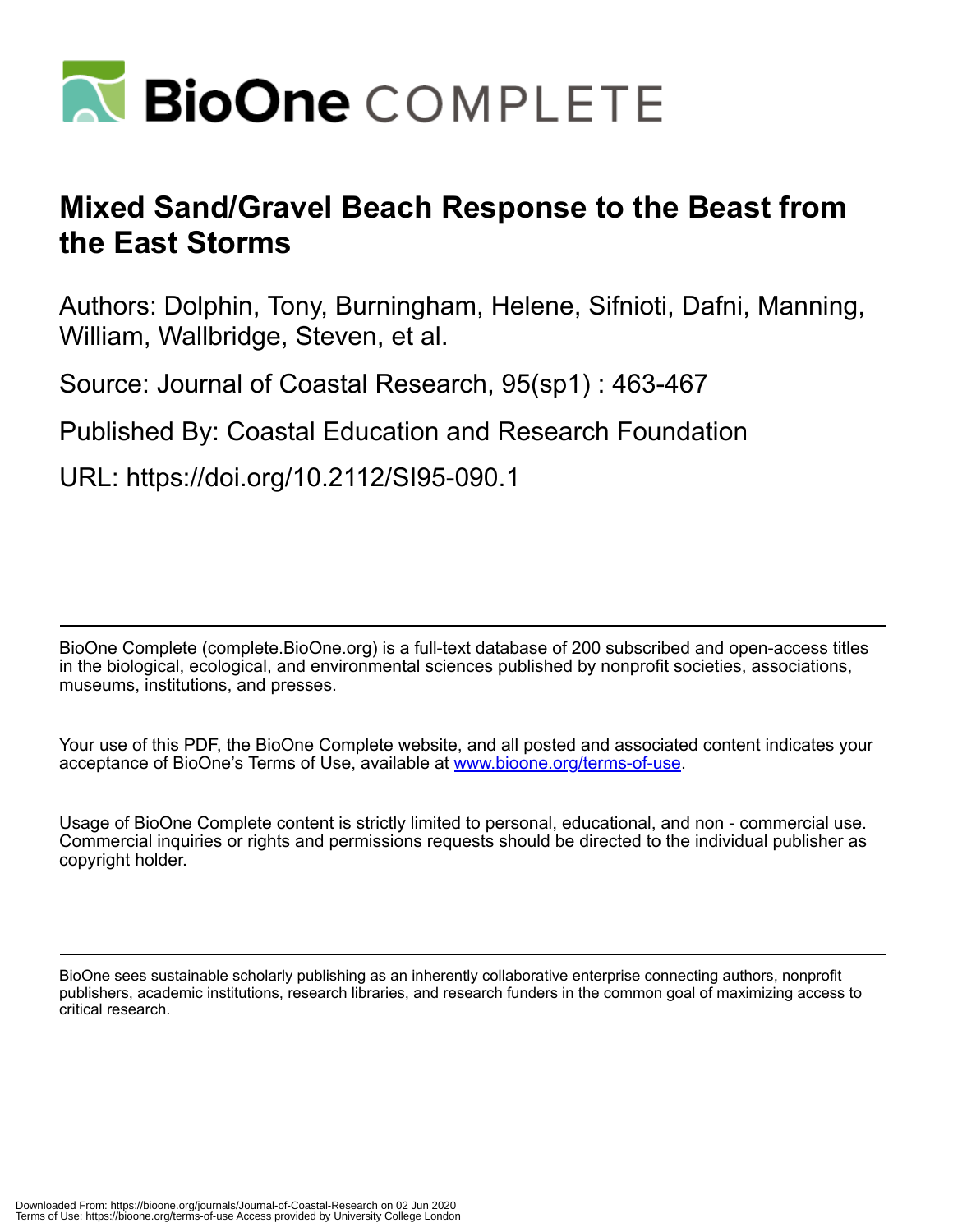| Journal of Coastal Research                                 |  | 95 | $463 - 467$ | Coconut Creek, Florida | 2020 |
|-------------------------------------------------------------|--|----|-------------|------------------------|------|
| Mixed Sand/Gravel Beach Response to the Beast from the East |  |    |             |                        |      |
| <b>Storms</b>                                               |  |    |             |                        |      |

 $\bf{T}$ ony Dolphin†\*, Helene Burningham‡, Dafni Sifnioti†, William Manning†, Steven Wallbridge†, and Adrian Farcas†

† Centre for Environment Fisheries and Aquaculture Science Lowestoft, United Kindom

‡ Department of Geography University College London London, United Kingdom



www.cerf-jcr.org





www.JCRonline.org

Dolphin, T.; Burningham, H.; Sifnioti, D.; Manning, W.; Wallbridge, S., and Farcas, A., 2020. Mixed sand/gravel beach response to the Beast from the East storms. *In:* Malvárez, G. and Navas, F. (eds.), *Global Coastal Issues of 2020*. *Journal of Coastal Research*, Special Issue No. 95, pp. 463–467. Coconut Creek (Florida), ISSN 0749-0208.

Two large, very long-duration, shore-normal (easterly) storms worked on the Minsmere – Sizewell mixed sand and gravel (MSG) beach frontage (Suffolk, UK) in March 2018. These storms were unusual in their sustained high waves (Hs  $> 2.1$  m, 97.5<sup>th</sup> percentile) for 140 hours from the east (16% occurrence), compared to the regional median duration of 8.5 hours per storm. Patterns in contour advance/retreat were compared with modelled nearshore wave conditions every 100 m along the 3.3 km frontage. Although there was a positive correlation between the upper supra-tidal beach and wave period, patterns in the beach response were inconsistent and zones of common behaviour could not be explained by the wave data. Postulated explanations include spatial variation in the antecedent morphology and particle-size arrangement within the MSG sediment matrix. Despite the high magnitude of work done by these storms, the lack of barrier erosion suggests that barrier stability is likely for the present sea level under these perceived more-erosive, though less common, easterly storms.

**ADDITIONAL INDEX WORDS:** *Storm duration, antecedent conditions, barrier stability.*

# **INTRODUCTION**

Morphodynamic models have been successfully constructed for sandy, and more recently, gravelly beaches/barriers, reflecting the development of our understanding of these systems, which is underpinned by detailed storm hydrodynamic and topographic measurement campaigns (Masselink and van Heteren, 2014). In comparison, mixed sand/gravel (MSG) beach models are lacking, and the evidence base for developing a generic understanding of these systems is also less well developed than their sandonly and gravel-only counterparts. This paper contributes to the understanding of MSG beaches by documenting the response of the Minsmere – Sizewell (Suffolk, UK) frontage to two unusually long storms, using monitoring data collected by the operators and developers of the Sizewell power stations.

# **Study Site**

The study site is the east-facing beach between Sizewell and the Minsmere sluice outfall on the Suffolk Coast (Figure 1). The mixed sand (mode 0.35 mm) and gravel (mode 22 mm) beach is fronted by a sand-only double longshore bar and backed by a gravel barrier topped with dune vegetation and sands. The shoreline is gently curving except at the Minsmere outfall and adjacent to the subtidal Sizewell B (SZB) power station's outfall, where the shorelines protrude slightly seaward. The mean spring tidal range

\*Corresponding author: tony.dolphin@cefas.co.uk

is 2 m. The measured bidirectional wave climate is dominated by oblique north-east (NE) (39%), and south-south-east (SSE) (24%) waves, giving rise to low net longshore transport. The inshore wave conditions, especially for extreme storms, are affected by wave shoaling over the Sizewell-Dunwich Bank (crest elevations 5 – 7 m below Ordnance Datum Newlyn (ODN, which is 0.13 m below mean sea level).

This paper specifically examines two easterly (shore-normal approach) storms in March 2018. These storms were unusual: easterly waves are less common at Sizewell (16% occurrence), the storms occurred in close succession (11 days separation), and their durations were  $\log -$  Hs exceeded 2.1 m (97.5<sup>th</sup> percentile, based on ten years data) for 65 and 75 hours respectively, compared to the regional median of 8.5 hours (Dhoop and Mason, 2018).

#### **METHODS**

The storm wave conditions were determined every 100 m along the coast at the -5 m (ODN) contour using a calibrated spectral wave model (Tomawac) forced using wave buoy data (4 km from shore, 18 m depth and seaward of the Sizewell-Dunwich Bank). Pre- and post-storm beach topography were measured using polemounted RTK-GPS (10 m grid) and ground-control calibrated and validated drone photogrammetry (Structure from Motion on a 0.03x0.03 m grid).

Changes in beach topography were analysed by extracting topographic cross-sections at each Northing corresponding to the 100 m alongshore-spaced wave model outputs. As each profile covers a different width on the beach, the relative distance of specific contours intersecting with the beach profile (0.05 to

*DOI: 10.2112/SI95-090.1 received 31 March 2019; accepted in revision 13 February 2020.*

<sup>©</sup>Coastal Education and Research Foundation, Inc. 2020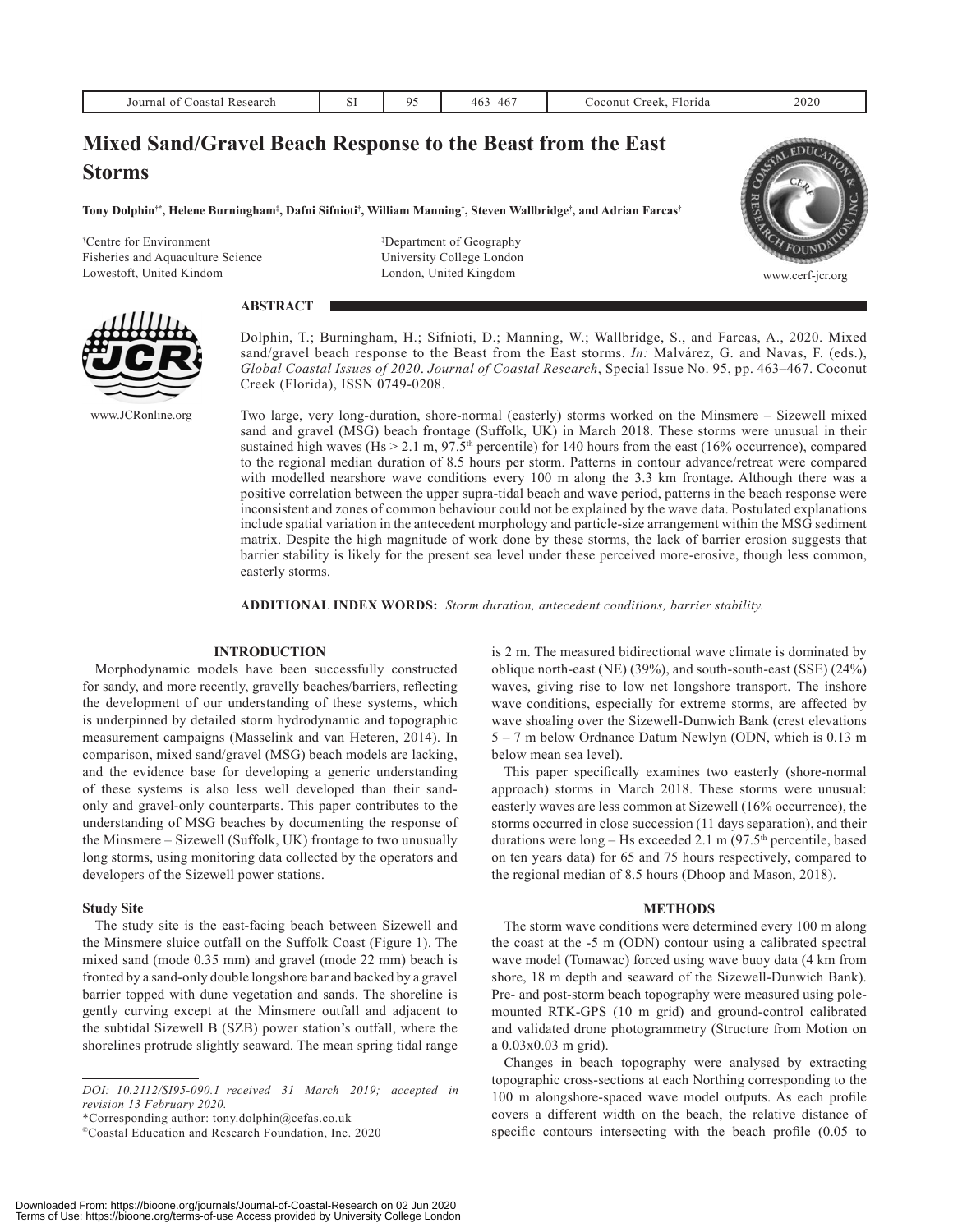

Figure 1. Map of the Minsmere to Sizewell study area (dash rectangle). The Sizewell-Dunwich Bank is indicated by the -8 m (ODN) contour.

2.95 m (ODN) at 10 cm intervals) was extracted to generate a relative-distance matrix for each contour; distances are relative to the first contour (0.05 m ODN). Differencing of these distances (for each contour at each Northing) then captured the nature of changing morphology – that is, a positive change relates to contour advance whilst a negative change reflects contour retreat.

Relationships between driving wave conditions at each model output and the corresponding change matrix were examined visually and, for the whole beach, by correlation analysis to explore associations between alongshore variability in morphological change (at each contour) and wave climate. Pearson and Spearman's correlation coefficients were computed for the median wave direction per storm and the  $50<sup>th</sup>$ ,  $75<sup>th</sup>$ ,  $90<sup>th</sup>$  and  $99<sup>th</sup>$  percentiles for significant wave height (Hs) and peak spectral wave period (Tp). Although Spearman's correlations are more suited to non-parametric data where there is a potential for nonlinear associations, the results were very similar to Pearson's (R), which are those reported here.

#### **RESULTS**

The two easterly storms acting on the Minsmere – Sizewell coast in March 2018 are depicted in Figure 2. The first storm was formed by the combination of Storm Emma and a weakening polar vortex known as The Beast from the East (peak Hs = 4.31 m; 65 hours). The second storm, known as the Mini Beast from the East, was also due to the weakening polar vortex (peak  $Hs = 3.95$ ) m; 75 hours). The storms were classified as fetch-limited (easterly fetch across the southern North Sea of approximately 200 km), following Hasselmann *et al.* (1973).

Spatial variations in the median Hs, Tp and the relative distance change matrix are shown in Figure 3. Area **A** is associated with the reinforced concrete Minsmere Outfall (266100N), which acts like a large groyne trapping sediment and anchoring the shoreline. Long-term erosion either side of the outfall has resulted in a protruding foreland, around which the median Hs and Tp were elevated (up to 0.2 m and 1 s higher than the surroundings) in both storms. The upper supra-tidal  $(> 2.25 \text{ m}$  ODN) contours, where gravel can pass over the outfall structure (c. 0.8 m ODN), advanced. The lower supra-tidal and intertidal contours retreated, with the exception of 265900N, which advanced at all elevations.

Area **B** had a comparatively low Hs and Tp (1.7 m and 4.5 s) and no sustained coherent alongshore patterns in contour movement. The median Hs rose by 0.15 m at the Area **B-C** boundary, although Tp was unchanged. The general change pattern across Area **C** was coherent, with retreat of the upper supra-tidal contours and advance of the lower supra-tidal and intertidal contours (Figure 3). Despite the substantive beach reprofiling – a 'cut and fill' pattern, including the formation of a large berm (Figure 4) – beach volume was conserved. The barrier (above 3 m ODN) behind the most changed beach profile was virtually unaltered (Figure 4), losing just 2% of its volume despite the high waves and long storm durations. From North to South, the retreating upper supratidal reached to progressively lower elevations.

Area **D** features two subtle salients (c. 300 m apart) and an intervening shallow bay. The interface between areas **C** and **D** had high Hs, and Tp gradually rose with distance to the south whilst Hs fell (Tp = 4.5 to 5 s and Hs = 1.9 to 1.7 m). There was a marked change in beach behaviour from the cut and fill of Area **C** to varying levels of retreat at all contours for 300 m to the south (263600 – 263800N) in Area **D**. Hs was similar and high across the interface. The area of retreat corresponded to a salient located in the lee of the SZB outfall (140 m offshore), which eroded during the storms causing the shoreline to straighten. Retreat distances were less, and there was some advance, for contours in the prestorm embayment further south (263400 – 263500N). As with the northern salient, the smaller pre-storm southern salient also eroded on the lower supra-tidal and intertidal (*i.e.*, below 2.25 m ODN), causing the coast to straighten.

Significant positive correlations were observed between Tp for both storms and the upper supra-tidal beach (Figure 5), indicating contour advance for higher Tp and vice-versa at

elevatons. Correlation with Hs was less convincing, with generally weaker R values showing a positive relation on the lower supra-tidal, *i.e.*, contour advance with higher Hs.

Subsequent recovery of the eroded upper supra-tidal beach in Area **C** took several months, with infilling completed over the following (2018/19) winter. The salients and embayment in Area **D** began to redevelop four months after the storms and were prominent by six months post-storms.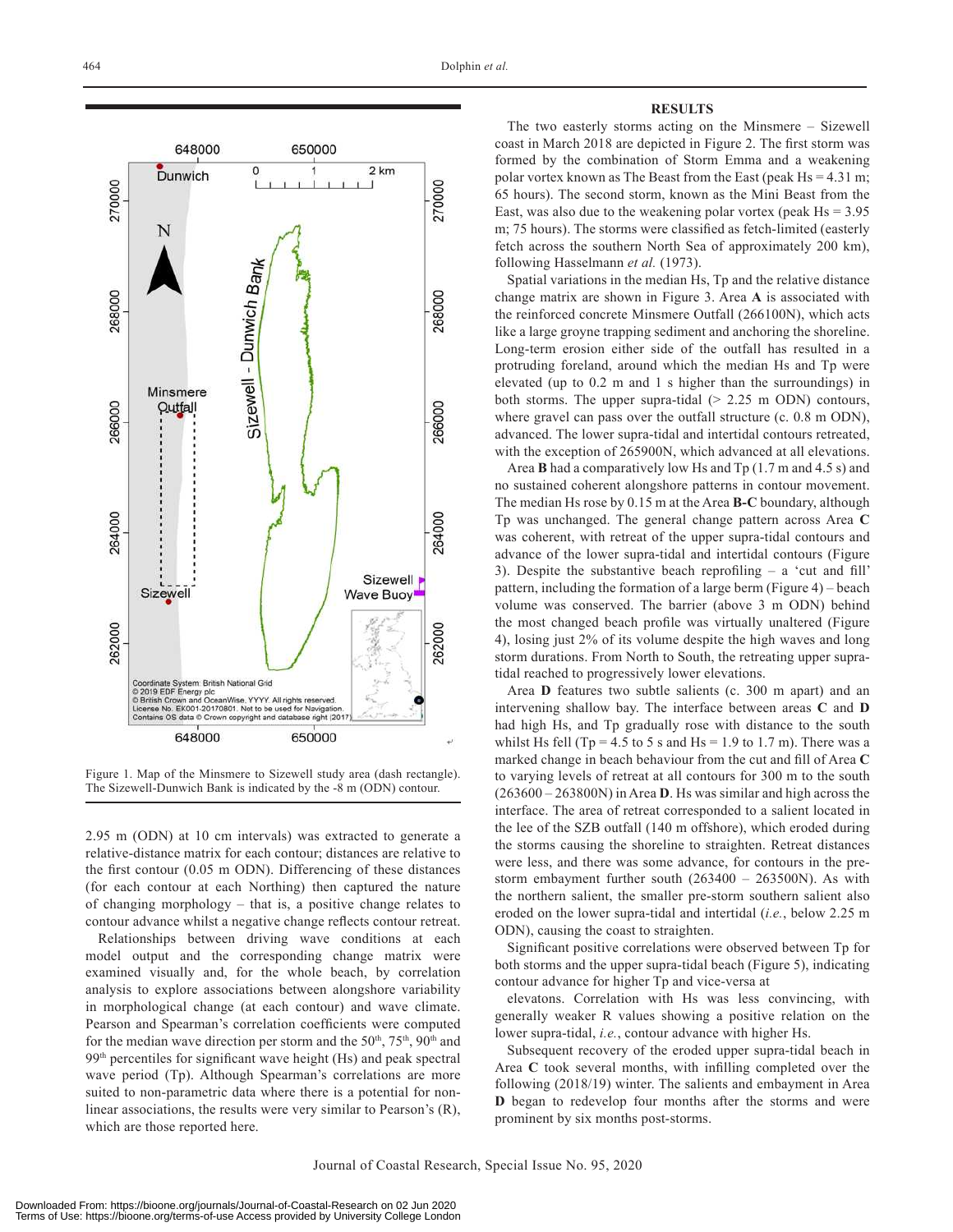



Figure 3. Alongshore patterns in Hs, Tp (red = The Beast from the East and blue = the Mini Beast from the East) and the relative distance change matrix for each contour (shown on the x-axis of the right panel). Labelled sections are described in the text.

Obliquity – the angle between wave crests and the shoreline that controls longshore transport direction and magnitude – was also investigated. Most of the shoreline had an obliquity of  $8^\circ \pm 1.5^\circ$ for both events. The exceptions were at the Minsmere outfall and the Sizewell salients, where the shoreline locally deviates from that of the gradually curving bay. South of the Minsmere outfall obliquity was similar (10°) but to the north is was -5°, indicating a potential tendency for diverging longshore transport, although this is not reflected in the contour analysis. Obliquity was highly variable around the Sizewell salient, ranging from  $4 - 18^\circ$  with large changes from one northing to the next (*e.g.*, there was a 12° change over just 100 m from  $263600 - 263700N$ , reflecting the small scale and localised effect of the salients.



Figure 4. Pre- and post-storm profiles at 264000N. MHWS and MHWN are Mean High Water Spring and Neap elevations, respectively. HAT is the Highest Astronomical Tide.

### **DISCUSSION**

Although peak Hs during the Beast from the East storms only equate to 1:1 year return interval, there were two such events within a few weeks and the annual maximum Hs is normally from the NE or SSE; shore-normal easterly waves of any height are uncommon, occurring just 16% of the time. Even more significant is the storm sequence and very long duration (65 and 75 hours compared to the regional median of 8.5 hours, Dhoop and Mason, 2018). The resultant sediment transport potential was very high and therefore had a high potential to erode and reshape the morphology of the Minsmere – Sizewell frontage.

The prevailing oblique storms have a larger alongshore component of wave power, which drives the event-based gross longshore transport. As the alongshore component of wave power is almost balanced (due to opposing NE and SSE storms), low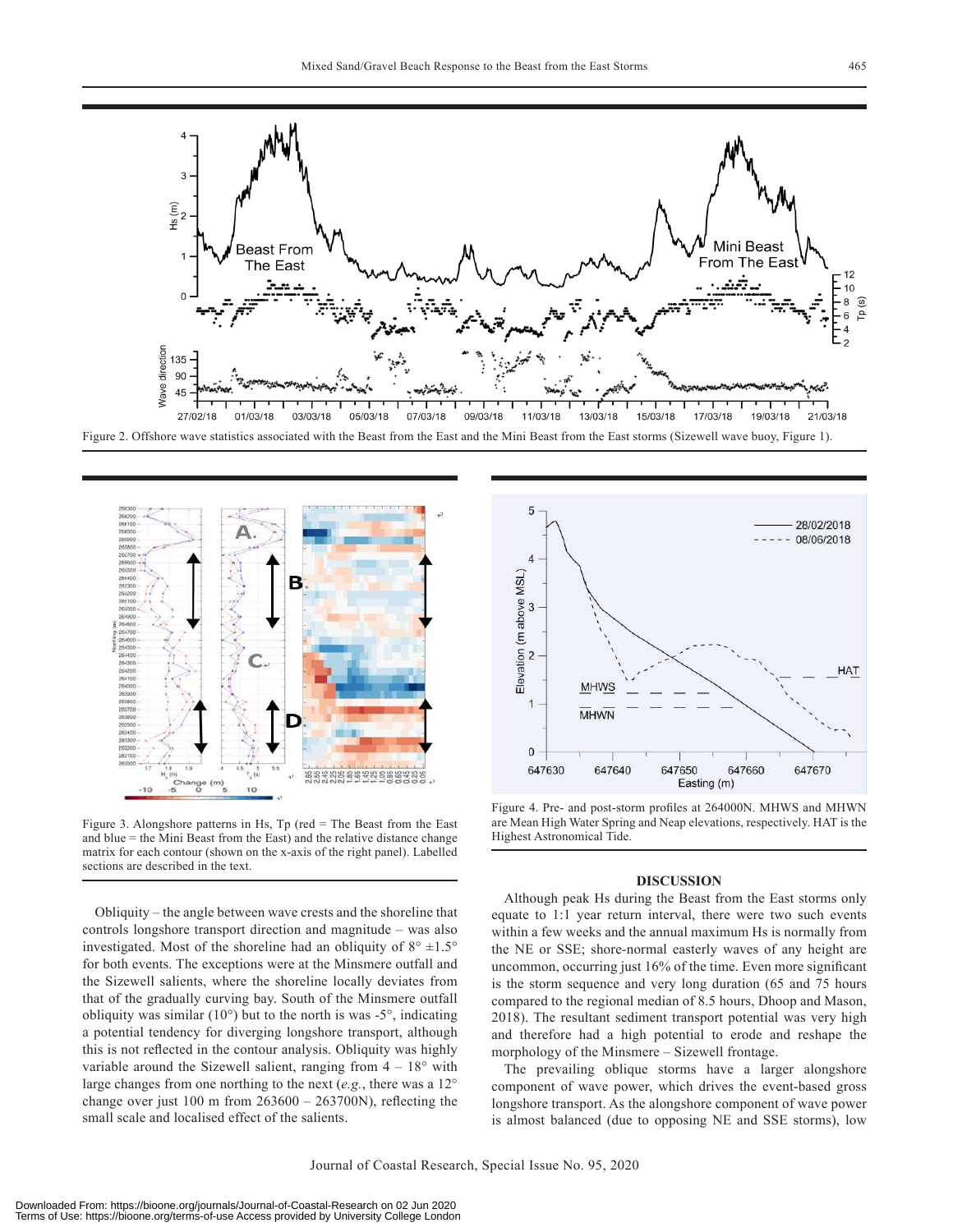

Figure 5. Correlation of the 50th, 75th, 90th and 99th percentile of Hs (top panel) and Tp (bottom panel) with contour movement. The left colum shows correlation for the Beast from the East and the right for the Mini Beast from the East. \* marks correlations significant at the 99% confidence level.

net transport results (unpublished Cefas gravel tracer study, 2019) and this tends to be associated with lesser topographic changes than were observed, for example, in Area C under the Beast from the East storms. With less power acting on the cross-shore axis, there is less potential for beach reprofiling under oblique storms. This pattern of greater profile change for shore-normal waves, compared to oblique waves that drive longshore transport, has been observed previously (*e.g.*, Fritz *et al.*, 2007 and Wang *et al.*, 2006). Furthermore, Bergillos *et al.* (2017) clearly demonstrated the need to consider both cross-shore and long-shore transport when modelling the storm response of gravel beaches.

However, Figure 3 shows that the Minsmere – Sizewell beach frontage has a largely non-linear and inconsistent beach response. Even along simple stretches of beach with no engineering interventions, there were no clear-cut responses or links to alongshore variation in driving waves. A positive correlation was observed between Tp and the upper supra-tidal contours, which is likely to be linked to greater run-up under longer waves. Where there were engineering elements, some patterns arose – supra-tidal accretion under higher and longer waves at the Minsmere outfall, and erosion and recovery of the sedimentary salient opposite the subtidal SZB outfall.

What are the possible explanations? Unlike their pure-sand and pure-gravel counterparts, a coherent understanding of MSG beaches is broadly lacking, and likewise for generic models (as opposed case studies) that can accurately describe their behaviour. This is perhaps not surprising. As Masselink and van Heteren (2014) explain, a likely and problematic root of this issue is the seemingly insurmountable problem of unquantifiable antecedent morphological conditions – these conditions can play a key part in beach response, and on the Minsmere – Sizewell beach frontage are not spatially uniform. That is, beach shape and morphology vary over short distances (< 100-200 m).

Spatial variability in the antecedent arrangement of particle sizes within the beach (alongshore, cross-shore and with depth into the sediment) of the MSG beach is also likely to play an important, though unquantifiable, role in sediment mobility and availability. This could give rise to varying morphological responses under similar wave conditions (as observed in this study). Variability within an MSG beach, and from one MSG beach to the next, is a substantive challenge in attempts to understand and predict stormscale response.

A supra-tidal berm (HAT (1.55 m) to 2.5 m above ODN) present in Area **C** was flattened during the 2017/18 winter (not shown) prior to the Beast from the East. The preceeding storms responsible were in the *swash* regime of Sallenger's (2000) Storm Impact Scale (SIC) model for barrier erosion, causing no change to the gravel barrier. The Beast from the East storms were in the *collision* regime, whereby swash was able to mobilise sediments on the subaerial beach (intertidal, supra-tidal beach) but without overtopping the barrier. Despite the large degree of morphological change in the intertidal and supra-tidal beach, barrier erosion was very limited. For example, at 264000N (Area **C**) where the most dramatic changes to the beach profile were observed (Figures 3 and 4), minimal erosion of the barrier toe resulted in a small 2% volumetric reduction.

Barrier stability shows that the severe easterly storms, despite their high gravel and morphological mobility, have limited capacity under present sea level to cause barrier erosion on the Minsmere – Sizewell frontage. The higher water levels needed to access the barrier tend to occur when storm surge and high spring tides coincide, such as the December 2013 1:200-year storm surge (peak water level of 3.26 m at Lowestoft (30 km north of Sizewell); 1.08 m MHWS for comparison; Wadey et. al., 2015). However, although storm surge along the Suffolk coast is associated with north-easterly events that have a potential for high waves (fetch > 3000 km), large surge events coinciding with high